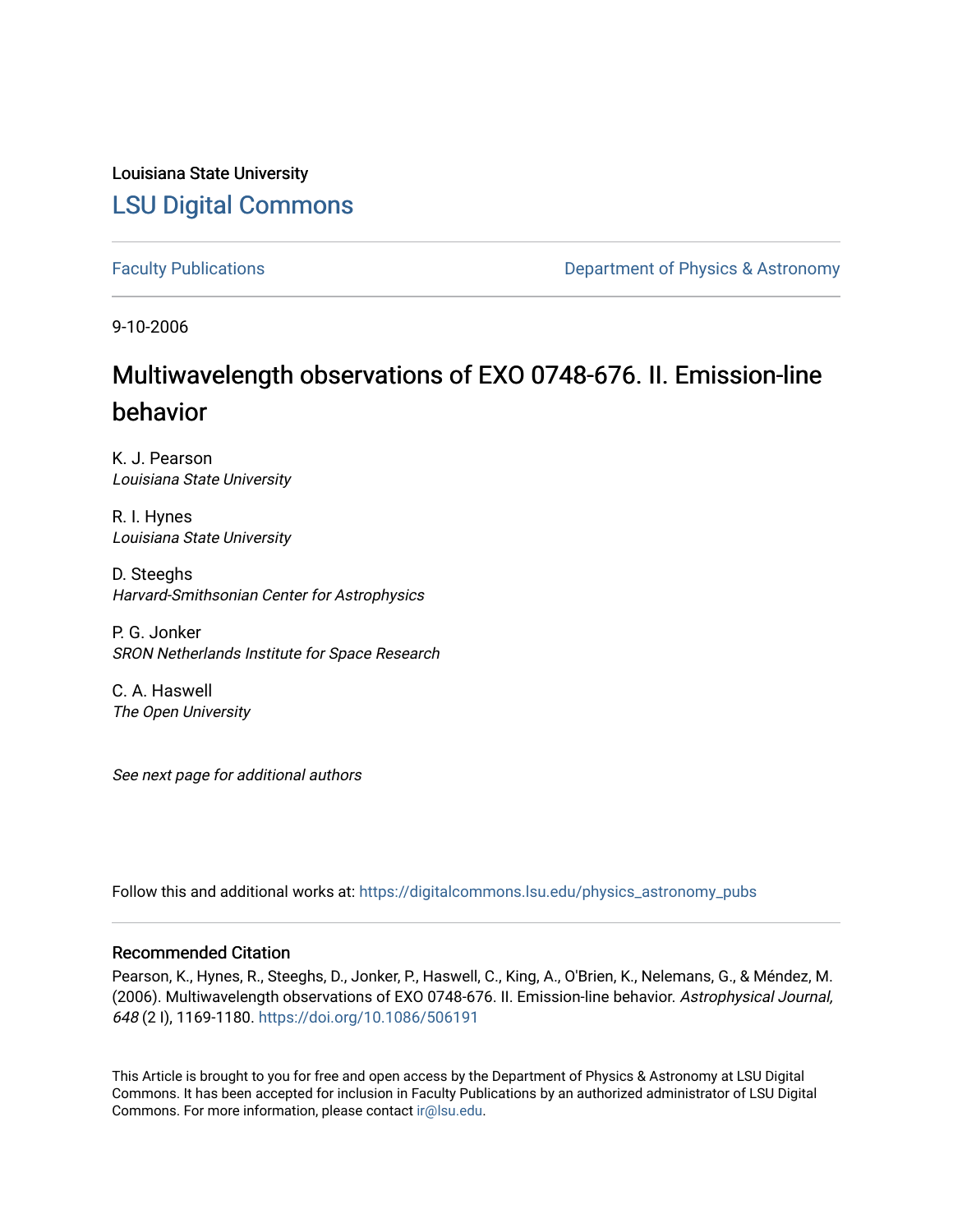# Authors

K. J. Pearson, R. I. Hynes, D. Steeghs, P. G. Jonker, C. A. Haswell, A. R. King, K. O'Brien, G. Nelemans, and M. Méndez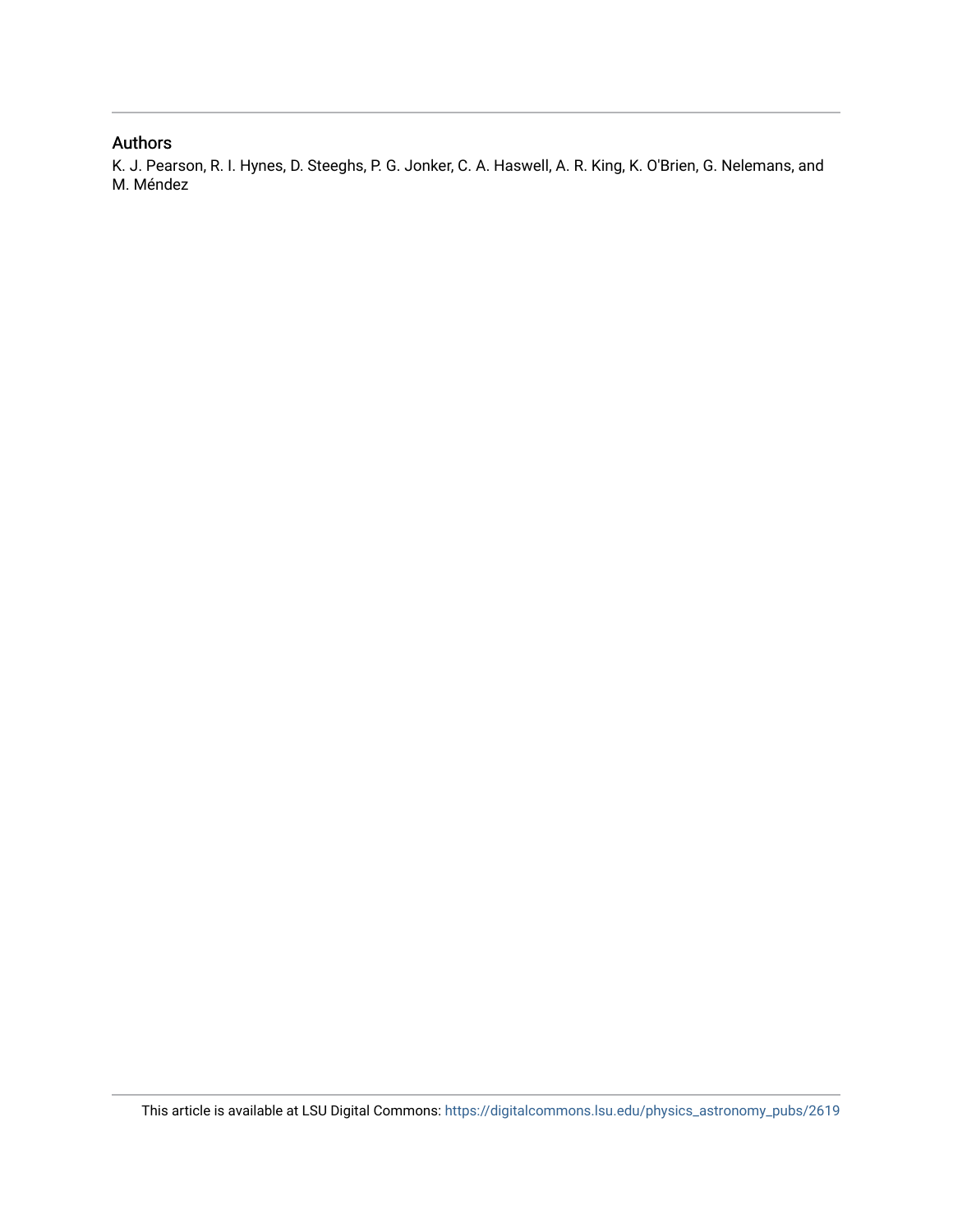## MULTIWAVELENGTH OBSERVATIONS OF EXO 0748–676 – II. EMISSION LINE BEHAVIOR

K. J. PEARSON<sup>1</sup>, R. I. HYNES<sup>1</sup>, D. STEEGHS<sup>2</sup>, P. G. JONKER<sup>3,4,5</sup>, C. A. HASWELL<sup>6</sup>, A. R. KING<sup>7</sup>,

K. O'BRIEN<sup>8</sup>, G. NELEMANS<sup>9</sup>, M. MÉNDEZ<sup>3</sup> Draft version September 26, 2018

## ABSTRACT

We present optical and ultraviolet spectra, lightcurves, and Doppler tomograms of the low-mass X-ray binary EXO 0748–676. Using an extensive set of 15 emission line tomograms, we show that, along with the usual emission from the stream and "hot spot", there is extended non-axisymmetric emission from the disk rim. Some of the emission and  $H\alpha$  and  $\beta$  absorption features lend weight to the hypothesis that part of the stream overflows the disk rim and forms a two phase medium. The data are consistent with a 1.35M<sub>o</sub> neutron star with a main sequence companion and hence a mass ratio  $q \approx 0.34$ .

Subject headings: accretion, accretion disks—binaries: close – stars: individual: UY Vol

## 1. introduction

The low-mass X-ray binary (LMXB) EXO 0748–676 was first recognised as a transient X-ray source by EXOSAT in 1985 (Parmar et al. 1985) and an optical counterpart, UY Vol, was soon associated with it (Wade et al. 1985). Rather than returning to a quiescent state, the system has persisted in outburst since then and fits the typical pattern of the "persistent" class of objects; showing extended periods of activity lasting several years before switching off for a similar period (White, Nasage & Parmar 1995). This intriguing behavior suggests that such systems are switching between two metastable states in an analogous situation to the Z Cam subgroup of the Dwarf Nova (DN) group of Cataclysmic Variables (CVs).

The outbursting behavior of DNe can be understood in terms of the accretion disk in the system being able to exist in two states ("hot" and "cold") characterised by high (or conversely low) ionization, viscosity, mass throughput and luminosity (see, for example, the review of Warner 1995). Systems switch from the low state to the high at a critical surface density (or equivalently temperature) giving rise to high luminosity outbursts. Due to an hysteresis effect, the disk switches back to the low viscosity state at a second, lower, critical surface density and the disk then refills with material from the secondary. Z Cam stars exhibit "standstills" where outbursts are suspended. During these periods, the disk is maintained in a high-viscosity state. Transient LMXBs can be seen as the analogues of DNe with the central white dwarf replaced by a neutron star or black hole (see, for example, the review of King 2006). The model above must be modified to account for the effects of X-ray irradiation. This will tend to stabilise systems in the high state by reducing the critical mass-

transfer rate for transition back to the low state and thus lengthen the duration of outbursts (van Paradijs 1996; King, Kolb & Szuszkiewicz 1997). Like Z Cam stars, the persistent LMXB systems have a sufficient mass transfer rate to maintain extended periods of high luminosity, and the smaller size of the system makes this, rather than the low state, the default configuration. Occasionally (in evolutionary terms), they transition to a low viscosity state.

The review of King (2006) explains how the observed luminosity of EXO 0748–676 implies that the neutron star has accreted  $\sim 10^{22}$  kg since the "turn-on" in 1985. Given that the maximum disk mass that would have allowed the disk to exist in the low state is  $\sim 1.3 \times 10^{21}$  kg, this confirms that the system must currently be accreting in a stable "hot" configuration. The periods of reduced masstransfer might plausibly be ascribed to starspots on the secondary (King & Cannizzo 1998).

Systems like EXO 0748–676 hold out the prospect of allowing us to probe the nature of the (in)stability mechanism. The understanding gained could then be transferred to more volatile systems.

EXO 0748–676 has an inclination that is wellconstrained by its lightcurve. The inclination must be high enough that the disk rim can generate the X-ray dips and eclipses that are observed to recur on the 3.82 hr orbital period. On the other hand, it must also be low enough that the X-ray eclipse is sharp and brief, indicating that the neutron star is visible outside of eclipse. Quantitatively, this translates to the range  $75^{\circ} < i < 82^{\circ}$  (Parmar et al. 1986; Hynes et al. 2006a). There is 4% residual X-ray flux during eclipse attributed to scattered emission by a small optically thin Accretion Disk Corona (ADC) (Parmar et al. 1986).

Probably the most natural place to seek the origin of

<sup>1</sup> Department of Physics and Astronomy, 202 Nicholson Hall, Louisiana State University, Baton Rouge, LA 70803, USA

<sup>2</sup> Harvard-Smithsonian Center for Astrophysics, 60 Garden Street, MS 67, MA 02138, Cambridge, U.S.A.

<sup>3</sup> SRON - National Institute for Space Research, Sorbonnelaan 2, 3584 CA, Utrecht, The Netherlands

<sup>4</sup> Harvard-Smithsonian Center for Astrophysics, 60 Garden Street, MS 83, MA 02138, Cambridge, U.S.A.

<sup>5</sup> Astronomical Institute, Utrecht University, PO Box 80000, 3508 TA, Utrecht, The Netherlands

<sup>6</sup> Department of Physics and Astronomy, The Open University, Walton Hall, Milton Keynes, MK7 6AA, UK

<sup>7</sup> Department of Physics and Astronomy, The University of Leicester, University Road, Leicester, LE1 7RH, UK

<sup>8</sup> European Southern Observatory, Casilla 19001, Santiago 19, Chile

<sup>9</sup> Department of Astrophysics, Radboud University, PO Box 9010, 6500 GL, Nijmegen, The Netherlands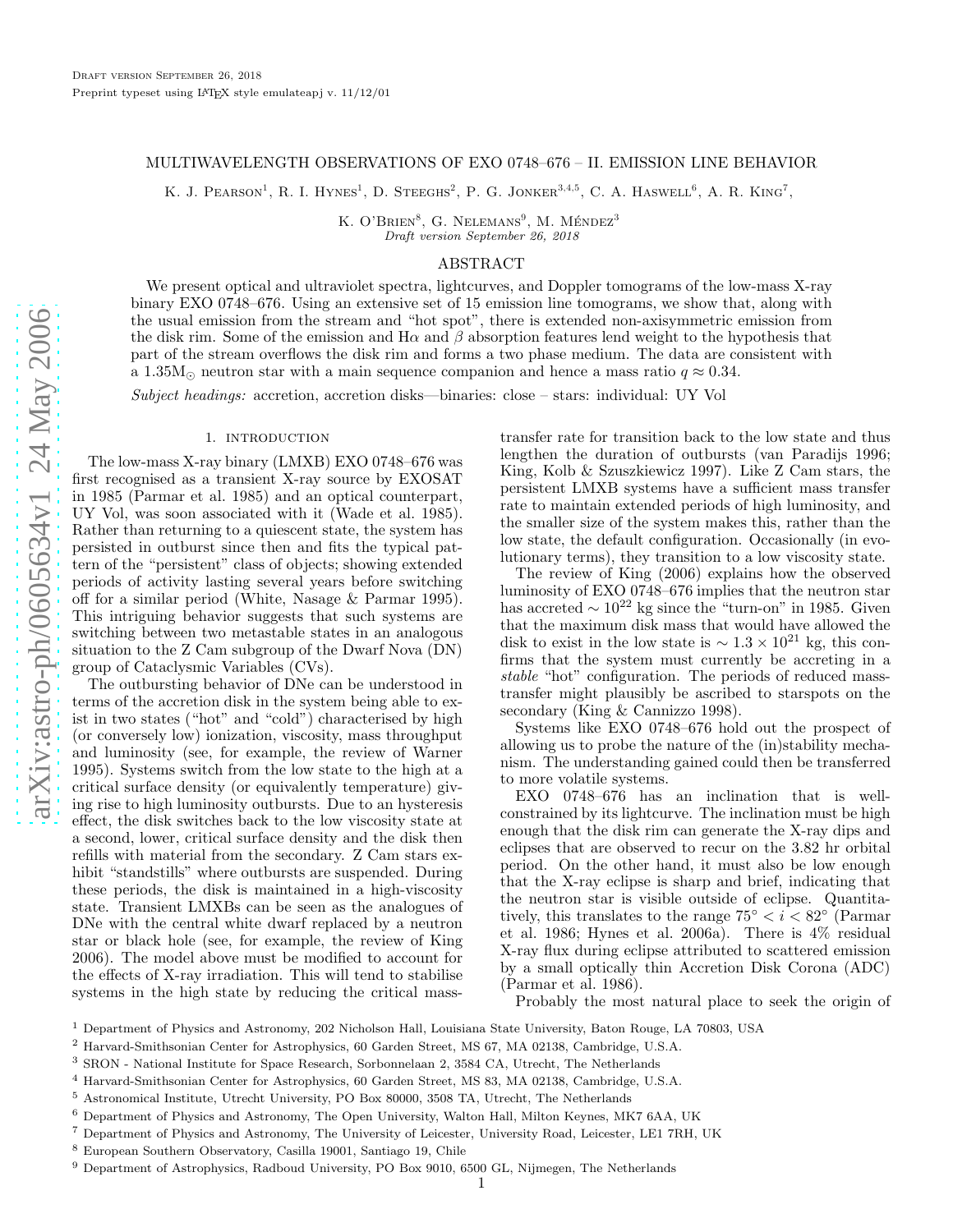the dips is the disk rim. Analysis of the gas dynamics (Flannery 1975; Lubow & Shu 1975, 1976) indicate that the impact of the mass-transfer stream on the disk will cause a thickening of the rim. Following the suggestion of Mason et al. (1980), modelling of the X-ray lightcurve of 2A 1822-371 (White & Holt 1982) supported the need for such a rim structure. However, work by Frank, King & Lasota (1987) suggested that the absorbing material might actually be closer to the primary from material overflowing the disk rim. Simulations by Armitage & Livio (1996) showed that the interaction of the stream and disk did not produce enough disk thickening to prevent material flowing above and below the disk hot-spot, following a near-parabolic path and impacting at a locus of points across the disk face. This absorbing material would exist in a two-phase state as a result of an ionization instability: cool neutral clouds would coexist with a hot, ionized inter-cloud medium (Frank, King & Lasota 1987). The crucial difference between the two models is the relative thickness of the stream and disk. In a model that considers only gravity and gas pressure, the stream will spread to have a vertical height larger than the disk and would be expected to be able to flow over the disk surface. The disk would only exhibit a limited thickening downstream from the hotspot. In contrast, the contemporary incarnation of the thick rim model invokes X-ray irradiation to heat the disk rim and cause it to puff up. In this case, the stream would be unable to significantly overflow the disk. However, this picture suffers from the difficulty that to puff up the disk to a suitable height would require X-ray temperatures in the disk mid-plane. X-ray irradiation could only achieve this if the disk were optically thin to X-rays but, if this were so, the rim would not be able to act to obscure X-rays and cause dips.

We are aware of Doppler tomograms having previously been published for 7 X-ray binaries in a high state: 2A 1822-371 (Harlaftis, Charles & Horne 1997), Her X-1 (Still et al. 1997; Vrtilek et al. 2001), XTE J2123-058 (Hynes et al. 2001), Sco X-1 (Steeghs & Casares 2002), Cen X-4 (Torres et al. 2002; D'Avanzo et al. 2005), AC211 (Torres, Callanan & Garcia 2003) and XTE J1118+480 (Torres et al. 2004). This work presents a detailed study as part of a multiwavelength campaign using HST, RXTE, CTIO and Gemini with contemporaneous VLT and Magellan observations. In Paper I (Hynes et al. 2006a), we studied the burst properties of EXO 0748–676 using rapid spectroscopic and photometric data. Here, we study the accretion structure using spectra, lightcurves and Doppler tomograms from several optical and ultraviolet observations.

## 2. observations

## 2.1. HST

Hubble Space Telescope (HST) observations of EXO 0748–676 were obtained on 2003 Feb 18–19 using the Space Telescope Imaging Spectrograph (STIS; Profitt et al. 2002). The observations were timed such that the target was within the continuous viewing zone (CVZ). Consequently, we were able to observe over about 9 hrs with only small gaps for wavelength calibrations and mode

changes. This covered two complete binary orbits. Our coverage is summarised in Table 1.

All observations used the MAMA UV detectors in TIMETAG mode, yielding a stream of detected events with  $125 \mu s$  precision, which could be used to reconstruct spectra for any desired time-interval. Most observations concentrated on the far-UV, using the G140L grating. Two short observations of the near-UV region, using the G230L grating, were also obtained.

The G140L grating observations had a spectral dispersion of  $0.6 \text{ Å/pixel}$  which, combined with a resolution element varying with wavelength, gave a spectral resolution of  $1.02 \text{ Å}$  at  $1200 \text{Å}$ ,  $0.90 \text{Å}$  at  $1500 \text{Å}$  and  $0.84 \text{Å}$  at  $1700 \text{\AA}$ . Similarly, the G230L grating had a dispersion of  $1.58 \text{ Å/pixel yielding a spectral resolution of } 3.5 \text{ Å at}$  $1700 \text{ Å}$  and  $3.3 \text{ Å}$  at  $2400 \text{ Å}$ .

All HST spectra were reduced with the standard CALstis pipeline software. Where appropriate, we used INTtag to divide TIMETAG exposures into sub-exposures before applying the CALSTIS calibration. For the near-UV (G230L) observations, we found no reason to change the default settings. The G140L far-UV data, however, suffered from artifacts around the geocoronal  $Ly\alpha$  line. This occurs because the sky lines are tilted, and the default parameters are not adequate to precisely describe this. Therefore, we adjusted the tilt to fit better the 2-d spectra and moved the background regions closer to the source spectrum. This greatly improved the  $Ly\alpha$  extraction, although some small residuals are still visible.

The mean HST spectra are shown in Figures 1, 2 and 3.

## 2.2. CTIO 4 m Blanco

Optical spectroscopy was obtained on 2003 February 13– 15 using the R-C grating spectrograph (RCS) on the 4 m Blanco telescope at the Cerro-Tololo Interamerican Observatory (CTIO). The KPGL1 grating was used with a wavelength coverage of  $3600-6620$ Å. The combination of the 1.3 arcsec slit width, a spectral dispersion of  $0.95 \text{\AA}/\text{pixel}$ and a spatial scale of 0.5 arcsec/pixel gave a spectral resolution of 2.47Å. Initial data reduction used standard  $IRAF<sup>10</sup>$  techniques for bias removal, flat fielding, and optimal extraction of the spectra.

The slit was rotated to include another star on the slit, and this was used for both relative flux calibration and relative wavelength calibration. Owing to technical difficulties, we were unable to intersperse the target observations with arc calibrations and so wavelength calibration was done only using HeNeAr arcs from the beginning of the first night, with subsequent offsets derived using absorption lines in the spectrum of the comparison star. The comparison star was calibrated relative to the spectrophotometric standard EG21 (Hamuy et al. 1992, 1994) using an observation taken at low airmass with a wide-slit. All object spectra were then calibrated relative to this.

The mean spectrum from both nights of observation is shown in Figures 1 and 2.

## 2.3. VLT

Optical spectroscopy was also obtained on 2003 February 7 and 2003 February 28 with the Very Large Telescope

<sup>10</sup> IRAF is distributed by the National Optical Astronomy Observatories, which are operated by the Association of Universities for Research in Astronomy, Inc., under cooperative agreement with the National Science Foundation.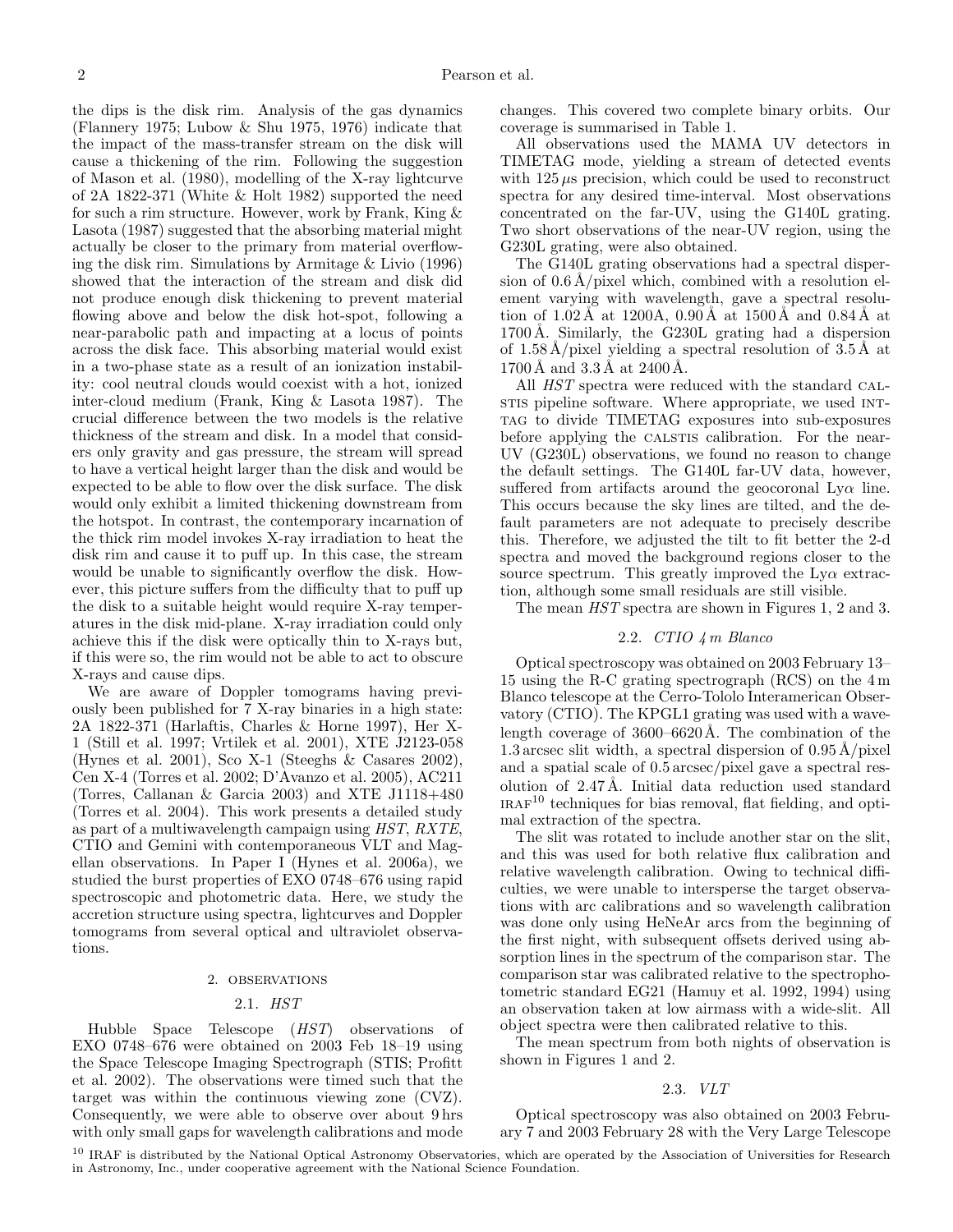| Facility   | Instrumentation | Start date   | UT range        | Total Obs.<br>$\mathbf{s})$ |
|------------|-----------------|--------------|-----------------|-----------------------------|
|            |                 |              |                 |                             |
| <b>IUE</b> | SWP             | 1990 Dec 29  | $17:39 - 00:59$ | 26400                       |
|            | <b>SWP</b>      | 1990 Dec 30  | $17:02 - 23:35$ | 23580                       |
|            | <b>SWP</b>      | $1991$ Jan 6 | $15:49 - 21:59$ | 22200                       |
| VLT        |                 | 2003 Feb 7   | $04:26-08:15$   |                             |
|            | FORS2, 1400V    |              |                 | 12000                       |
|            | FORS2, 600RI    | 2003 Feb 28  | $02:38-06:09$   | 12000                       |
| CTIO 4m    | RCS, KPGL1      | 2003 Feb 14  | $06:17-09:31$   | 10860                       |
|            | RCS, KPGL1      | 2003 Feb 15  | $03:48-09:31$   | 18600                       |
| <i>HST</i> | STIS, G140L     | 2003 Feb 18  | $20:06 - 21:13$ | 4000                        |
|            | STIS, G140L     |              | $21:20 - 22:35$ | 4500                        |
|            | STIS, G140L     |              | $22:43 - 00:06$ | 4970                        |
|            | STIS, G230L     | 2003 Feb 19  | $00:17-00:31$   | 800                         |
|            | STIS, G140L     |              | $00:53 - 01:59$ | 4000                        |
|            | STIS, G140L     |              | $02:07 - 03:22$ | 4500                        |
|            | STIS, G140L     |              | $03:29 - 04:52$ | 4970                        |
|            | STIS, G230L     |              | $05:04 - 05:17$ | 800                         |
|            |                 |              |                 |                             |
| Magellan   | IMACS, 600      | 2003 Dec 14  | 07:30:06        | 900                         |
|            | IMACS, 300      | 2003 Dec 15  | 07:08:10        | 1200                        |

TABLE 1 Log of ultraviolet and optical observations used in this work.



FIG. 1.— Compilation of the mean calibrated spectra from the HST and CTIO datasets.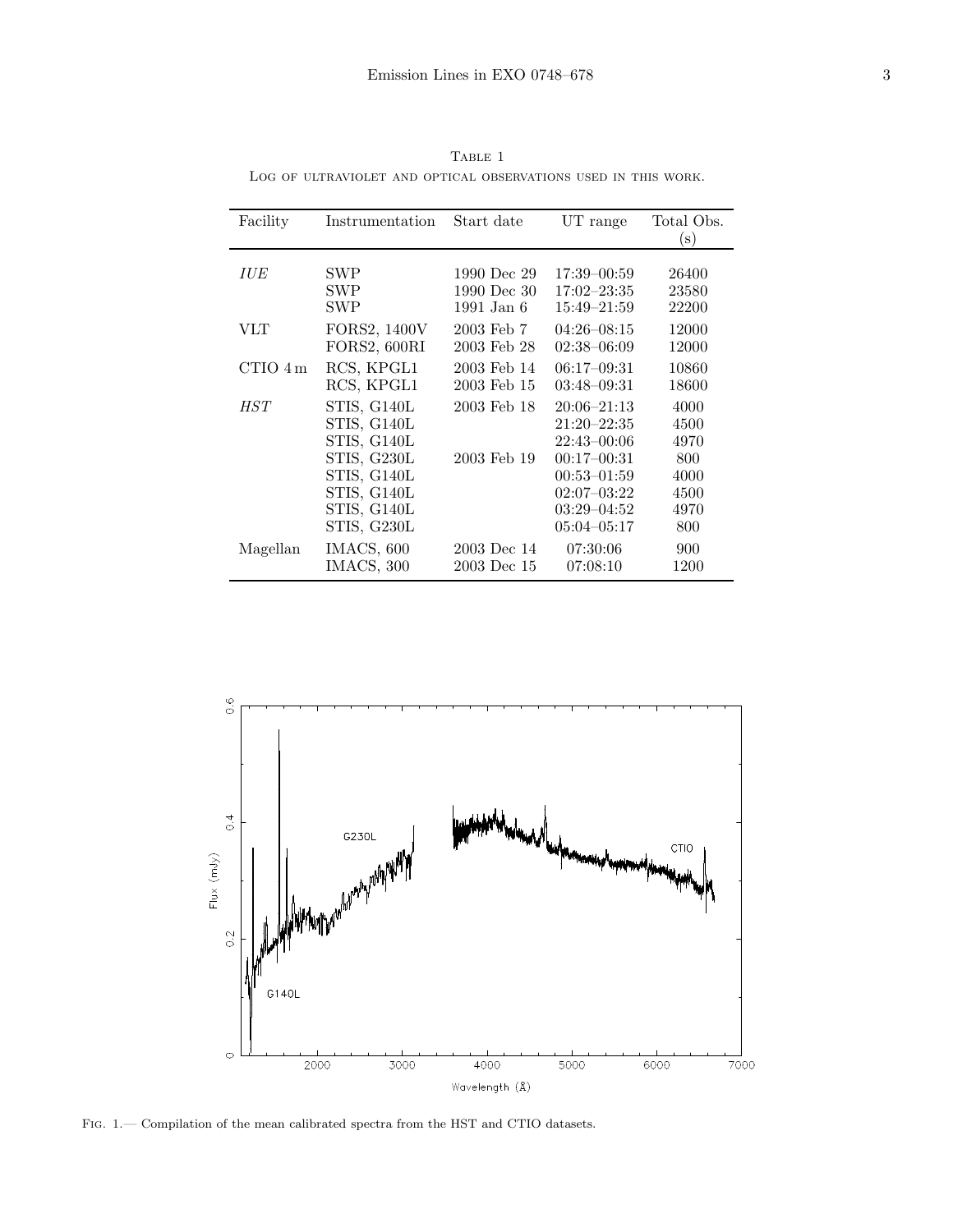

Fig. 2.— Compilation of all the spectra, normalised to unit continuum and offset, as necessary, by multiples of 0.3. Labels for all the lines in the G140 HST spectra are shown in Figure 3.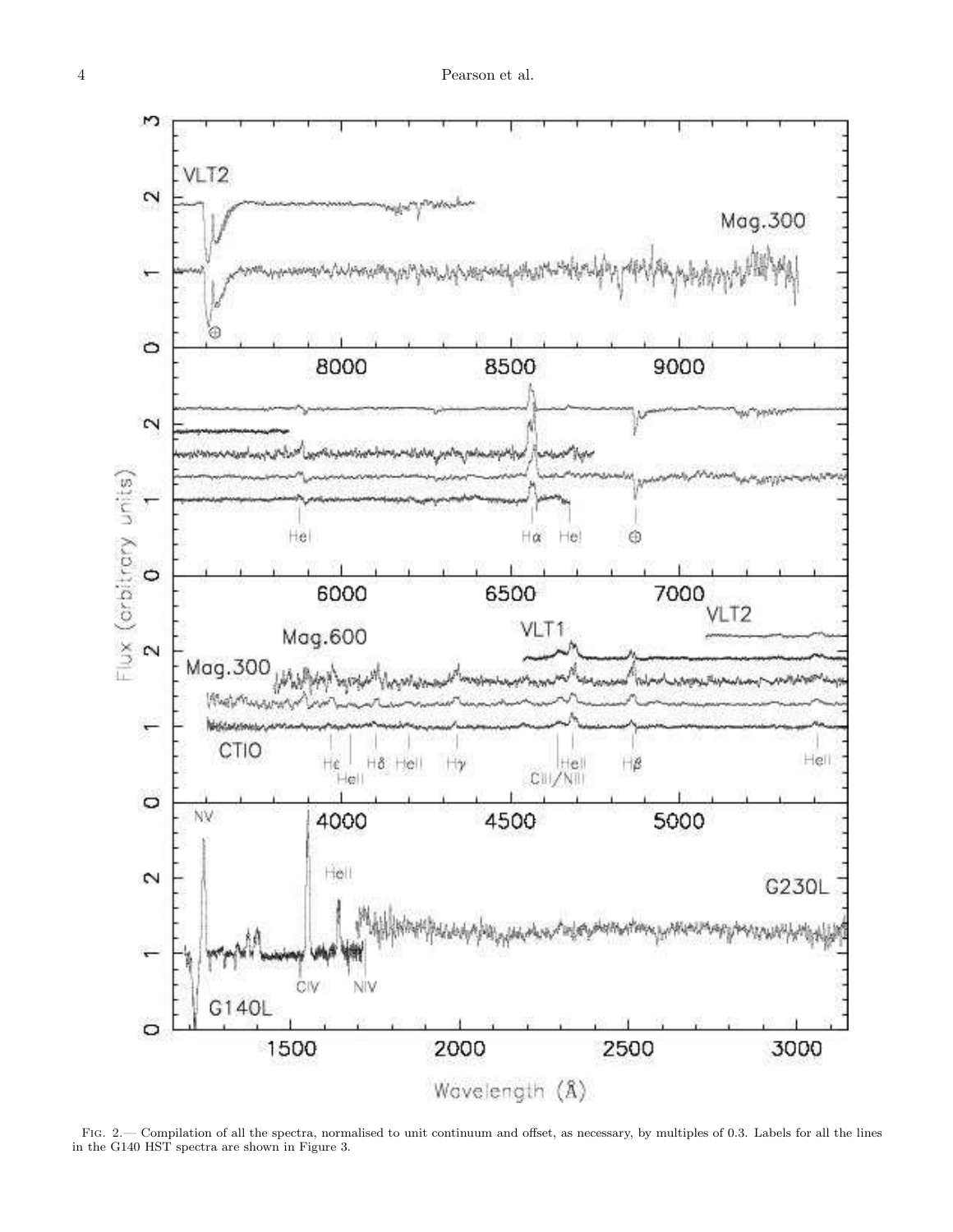(VLT) at Cerro Paranal, Chile. The first night of observation used the FORS2 spectrograph and 1400V grating with wavelength coverage  $4540-5840\text{\AA}$  and mean dispersion of  $0.637 \text{ Å/pixel}$ ; the second night the 600 RI grating with  $5080-8395\text{\AA}$  coverage and mean dispersion of  $1.62\text{\AA}/\text{pixel}$ . Both sets of observations used a slit width of 0.4 arcsec, making slit losses significant and absolute flux calibration unreliable. With a spatial scale of 0.125 arcsec/pixel this gave a spectral resolution of  $2.04 \text{ Å}$  for night 1 and  $5.18 \text{ Å}$ for night 2.

Initial data reduction was again carried out using IRAF.  $He + Ne$  and  $HgCd$  arc lines were obtained during the day before and after the observations and interpolated through the night.

The mean spectrum from both nights of observation is shown in Figure 2.

## 2.4. Magellan

Two spectra were obtained with the 6.5 m Walter Baade, Magellan telescope at Las Campanas Observatory, Cerro Manqui, Chile on 2003 December 14/15. The IMACS instrument was used in f/4 configuration with a 0.7 arcsec slit and an 8k×8k CCD mosaic detector operating in  $2\times 2$  binning mode. The low-resolution spectrum was obtained using the 300 grating with a range of 3410–  $9350 \text{\AA}$  and a  $1.5 \text{\AA}/\text{pixel}$  image scale giving  $4.3 \text{\AA}$  resolution. The higher-resolution spectrum was obtained using the 600 grating with a wavelength range of  $3730-6830\text{\AA}$ , a  $0.76 \text{ Å/pixel image scale and } 2.0 \text{ Å resolution}$ . Data reduction was carried out using pamela software. Both spectra are plotted in Figure 2.

## 2.5. Archival IUE spectra

Three spectra of EXO 0748–676 were obtained using the low-resolution short-wavelength prime camera (SWP) in 1990–1991. As these have not been published previously, we extracted the newsips reprocessed spectra (Nichols & Linsky 1996) from the archive for comparison with our new data. We constructed an exposure time weighted average. This is based on  $\sim$  5 binary orbits and so should adequately represent the mean spectrum in 1990–1991. The extracted spectra are plotted alongside our HST spectra for comparison in Figure 3.

## 3. analysis and discussion

### 3.1. Spectral characteristics

A broad range of emission lines are seen in the data, sampling a range of ionization stages and excitations. These are summarised in Table 2. In the optical, Balmer lines of HI are prominent alongside both HeI and HeII. The Bowen blend of NIII and/or CIII is clearly seen as in most LMXB spectra. The UV spectrum is also typical for an LMXB, being dominated by the strong lines of CIV and NV, alongside CIII, NIV, OIV, and OV. The line strengths seen in the far-UV show no obvious anomalies and the ratio of CIV to NV is typical; there is no indication of substantial CNO processing as seen in XTE J1118+480, for example (Haswell et al. 2002).

In addition to emission, there are also absorption features. Broad  $Ly\alpha$  absorption is common in all LMXBs, and may arise from the absorption in the disk atmosphere,

and/or the interstellar medium. Many metallic resonance absorption lines in the far-UV are also of interstellar origin. The Na D lines are only partially resolved in the CTIO data and also blended with HeI limiting the precision with which their individual strengths can be measured. The total equivalent width is  $\sim 0.6$  Å, with the D<sub>2</sub> line stronger than  $D_1$ . Assuming a ratio between 1:1 and 1:2, for  $D_1:D_2$ , implies a D<sub>2</sub> EW of 0.3–0.4 Å, and reddening  $E(B - V)$ likely in the range 0.07–0.24 (Munari & Zwitter 1997). This is comparable to, but somewhat larger than, that deduced from the  $2175 \text{\AA}$  interstellar line in the forthcoming Paper III (Hynes et al., in prep.),  $E(B-V) = 0.06 \pm 0.03$ . The latter is probably a more reliable indicator. Both are markedly lower than the frequently quoted value of  $E(B - V) = 0.42 \pm 0.03$  (Schoembs & Zoeschinger 1990), but this was based on an unreliable method for an LMXB, so our lower values are more credible. The final absorption components worthy of mention are moving features, present in the Balmer lines, that originate within the binary. These will be discussed more thoroughly in Section 3.3.

Equivalent widths were measured for all the lines in Table 2 in each dataset where they were present. The values are summarised in Table 3. Where there was significant phase coverage, each set of data was binned by phase with variance weighting and then a mean spectrum derived with equal weighting for each phase bin. Error estimates were derived by making the measurement 10 times with independently selected continuum regions in each case.

## 3.2. Lightcurves

Lightcurves were generated for several of the emission lines considered above having subtracted a polynomial fit to the local continuum in each case. These are plotted in Figure 4.

The CTIO  $H\alpha$  data presents an overall smooth symmetric lightcurve. Surprisingly, this appears to have two peaks at  $\phi = 0$  and 0.25 with a hint of brief absorption episodes either side of the former. The  $H\beta$  lightcurve also peaks around  $\phi = 0$  but the rising part of the lightcurve appears steeper than the descending section. At minimum light, the flux completely disappears as a result of the absorption feature that moves across the line profile.

In contrast to the hydrogen Balmer lines, the HeII 4686 A line reaches a broad peak at around  $\phi = 0.5$ and reaches a sharper minimum in the range  $\phi = 0.9$ – 0.0. The HeII  $1640 \text{ Å}$  and HeII  $5412 \text{ Å}$  lightcurves shows very little coherent behavior and much scatter and the CIII 1176Å lightcurve does not show any clear orbital modulation.

The 4 lightcurves NV 1240 Å, OV 1371 Å, SiIV 1400 Å and CIV 1549Å show similar behavior. Each lightcurve peaks in the range  $\phi = 0$ –0.1 and reaches a minimum around  $\phi = 0.5$ . However, the orbital modulation is relatively weak in each case. The material producing all 6 of the ultraviolet lines appears to be visible at all phases and uneclipsed. This suggests that rather than being distributed throughout the disk, these high ionization lines arise from specific regions that are never hidden by the secondary.

Crampton et al. (1986) published a broadband B lightcurve and 3 equivalent width line lightcurves. Their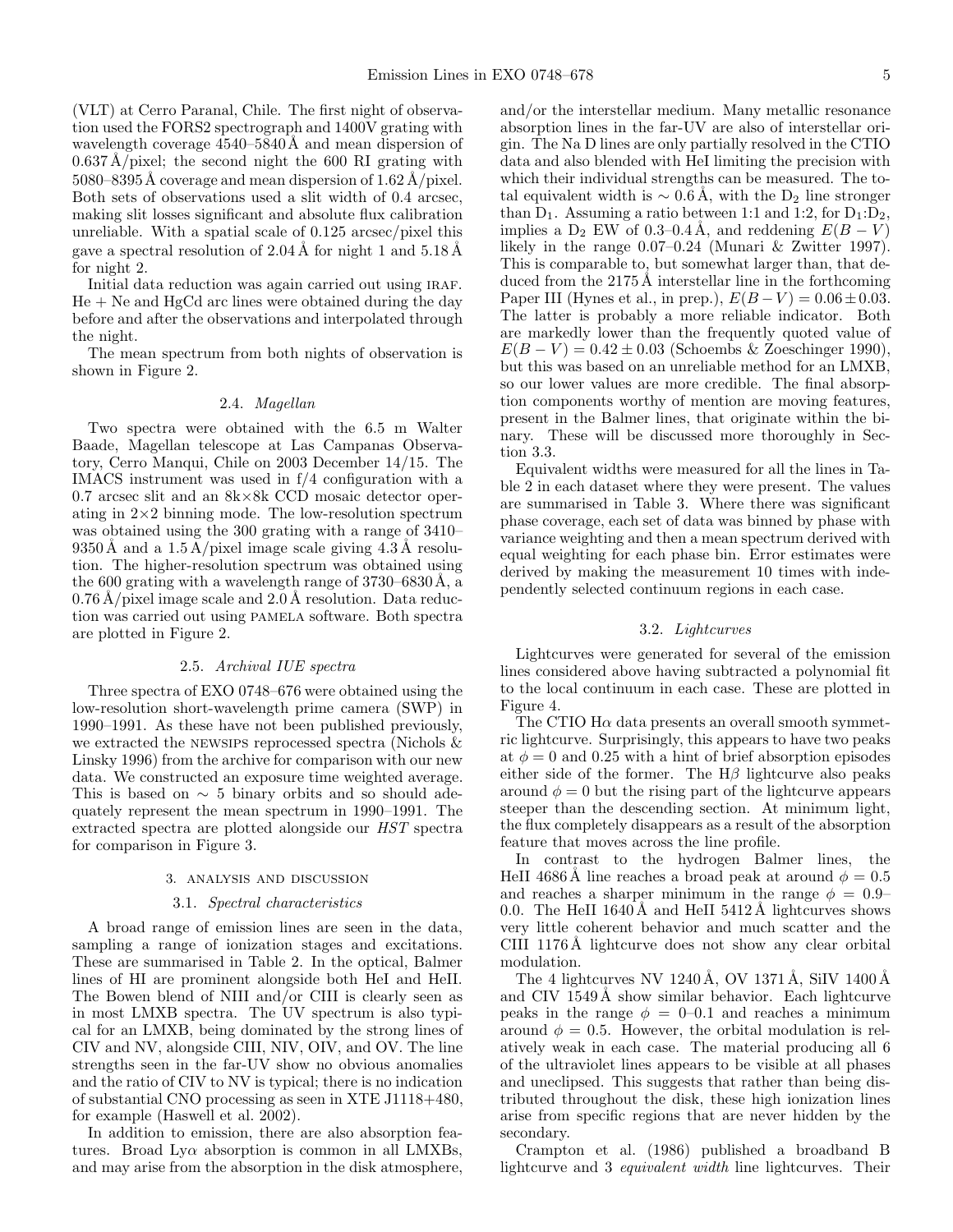

Fig. 3.— Mean IUE (1990–1991) and HST (2003) spectra.

TABLE 2

Summary of the emission lines considered in this paper. nb. The quoted ionization energy is that required to  $\it{form}$  THE RELEVANT ION.

| Line        | Transition | $E_{\rm ion}$ | Ŀη    | $E_{11}$ |
|-------------|------------|---------------|-------|----------|
|             |            | eV            | (eV   | (eV)     |
| $H\alpha$   | $2 - 3$    |               | 10.20 | 12.09    |
| $H\beta$    | $2 - 4$    |               | 10.20 | 12.75    |
| HeII 1640 Å | $2 - 3$    | 24.59         | 40.81 | 48.37    |
| HeII 4686 Å | $3-4$      | 24.59         | 48.37 | 51.02    |
| HeII 5412 Å | $4 - 7$    | 24.59         | 51.02 | 53.31    |
| CIII 1176 Å | $2s-2p$    | 24.38         | 6.50  | 17.04    |
| CIV 1549 Å  | $2s-2p$    | 47.89         | 0.00  | 8.00     |
| NV 1240 Å   | $2s-2p$    | 77.47         | 0.00  | 9.99     |
| OV 1371 Å   | $2s-2p$    | 77.41         | 19.69 | 28.73    |
| SiIV 1400 Å | $3s-3p$    | 33.49         | 0.00  | 8.87     |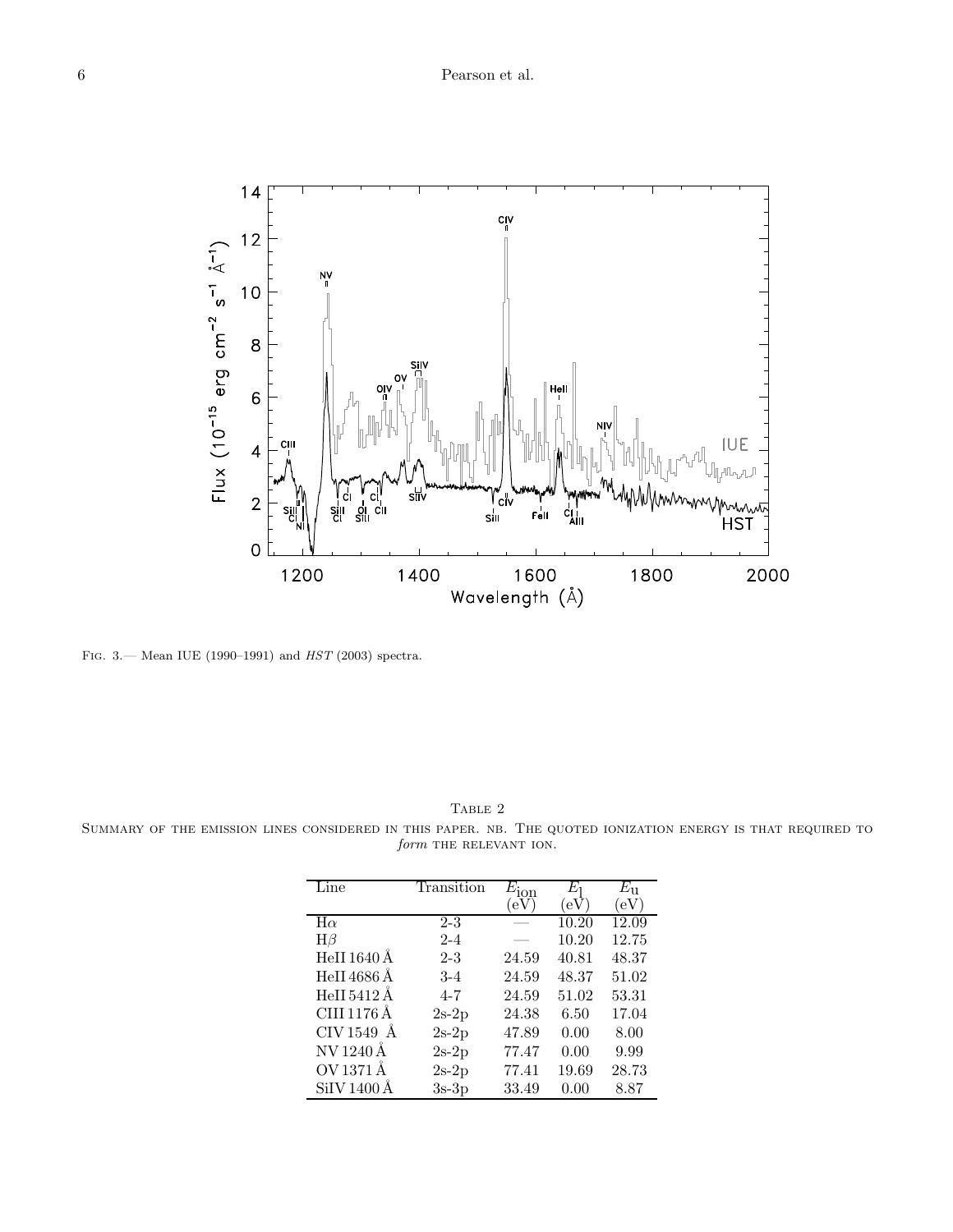| Line               | EW(A)     |             |           |           |            | Line       |             |
|--------------------|-----------|-------------|-----------|-----------|------------|------------|-------------|
|                    | VLT1      | <b>CTIO</b> | VLT2      | Mag. 300  | Mag. 600   | <b>HST</b> |             |
| $H\alpha$          |           | 4.182(8)    | 4.930(38) | 7.942(91) | 12.966(18) | 6.511(18)  | HeII 1640 Å |
| $H\alpha$ w/o abs. |           | 4.710(8)    | 5.165(10) |           |            | 3.549(10)  | CIII 1176 Å |
| $H\beta$           | 0.249(38) | 1.008(11)   |           | 2.746(65) | 4.061(94)  | 18.82(19)  | CIV 1549 Å  |
| $H\beta$ w/o abs.  | 1.019(5)  | 1.273(10)   |           |           | 4.009(36)  | 16.52(10)  | NV 1240 Å   |
| HeII 4686 Å        | 4.607(23) | 3.899(8)    |           | 4.662(38) | 5.03(12)   | 2.212(4)   | OV 1371 Å   |
| HeII 5412 Å        | 1.597(7)  | 1.565(20)   | 1.462(5)  | 2.336(32) | 1.870(21)  | 4.442(44)  | SiIV 1400 Å |

TABLE 3 The measured equivalent widths of emission lines.



Fig. 4.— Lightcurves from the accurately calibrated spectra from the CTIO and HST datasets. The data has been phase binned in the range  $0 < \phi < 1$  and is repeated for a second cycle.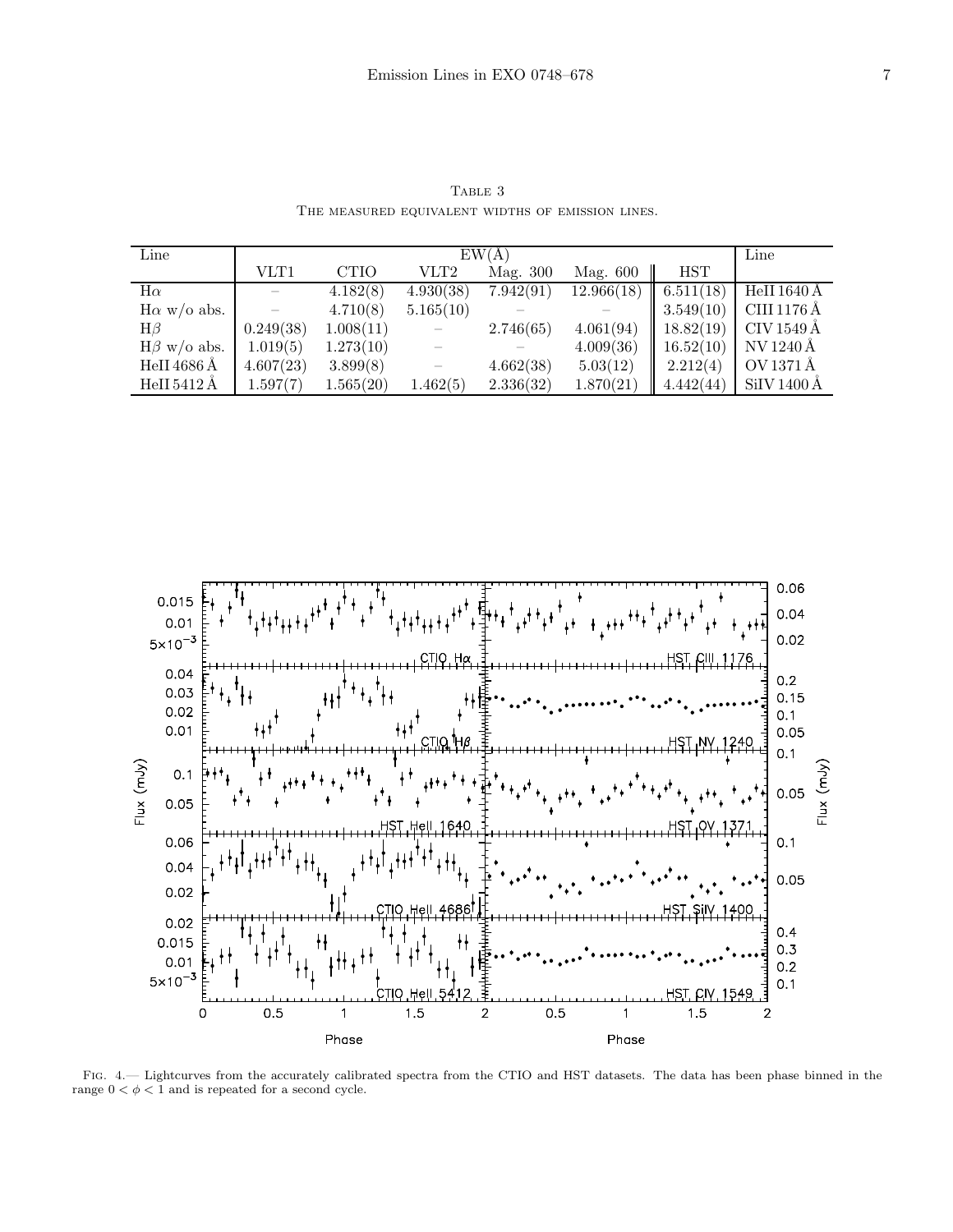$H\beta$  results are close to those presented here. However, their HeII  $4686\text{\AA}$  plot contrasts strongly with ours; being similar to the H $\beta$  behavior. The HeII 4686 Å results derived from our CTIO data appear to be in antiphase to this and eclipse in a similar way to the broadband lightcurve. Since the earlier results using equivalent width are effectively normalised to the continuum, their HeII 4686 Å lightcurve probably represent the behavior of the underlying continuum rather than the line behavior itself.

## 3.3. Trailed Spectra

Trailed spectra generated for all the emission lines considered above (summarised in Table 2) are given in Figures 5 and 6. The continuum in the region of each line was fitted with a low order polynomial and subtracted off. Normalising the flux by their continuum contributions before subtraction produced no significant differences in the results. The orbital phase was calculated using the ephemeris of Wolff et al. (2002). These data have all been binned by orbital phase and are shown over two cycles with some smoothing. A sine wave with an amplitude of 750 km s<sup>−</sup><sup>1</sup> has been over-plotted on each trail to guide the eye and aid in cross-comparisons. The amplitude was chosen to match the clearest observed S-wave which arises from the OV line.

The OV S-wave is so strong as to drown out the broader structures arising from the disk. The HeII  $1640 \text{\AA}$  line shows a clear hybrid structure with an S-wave matching the OV kinematics superimposed on a double peaked profile that arises from the accretion disk. Enhanced emission along the same sinusoid can also be identified in each of the remaining UV trails. The NV line is worthy of note as the S-wave appears superimposed on a constant velocity profile close to the line centre. This may arise from a double peaked disk profile where the blueward side has slumped into the  $Ly\alpha$  absorption feature.

Looking closely at the H $\alpha$  and H $\beta$  trailed spectra, there seem to be two absorption components superimposed on the emission lines. An S-wave component is clear in the VLT2 H $\alpha$  data, less visible in the CTIO H $\alpha$  data and also in the phase range  $0.5-1.0$  for the two H $\beta$  datasets. In the  $H\alpha$  data in particular, these align with the kinematics of the OV emission feature while the VLT1  $H\beta$  absorption traces a lower amplitude sinusoid. There is also a clear constant velocity component in the CTIO  $H\beta$  data in the 0–0.4 range and possibly also in the VLT1  $H\beta$  and CTIO  $H\alpha$  data.

Sample spectra showing the motion of the absorption features from the VLT datasets are shown in Figure 7. In an attempt to increase the signal to noise ratio, the  $H\beta$ spectra are formed from an average of 4 individual observations leading to a degree of orbital smoothing.

In  $H\alpha$ , the absorption is clearly visible to the long wavelength side of the emission line at  $\phi = 0.06$  and  $\phi = 0.98$ . At  $\phi = 0.51$  the absorption is appearing on the blue side of the profile. At  $\phi = 0.25$  and  $\phi = 0.75$  the absorption is closer to the line center but predominantly affecting the red peak of the double peaked disk profile. In  $H\beta$ , the broad absorption feature is just apparent on the red wing at  $\phi = 0.02$ . The absorption moves into the double peaked disk profile and appears to be slightly to the blue side of the line center at  $\phi = 0.67$ . By  $\phi = 0.8$  the feature is moving back to the long wavelength side of the profile. This behavior is consistent with that shown by the only other two published spectra for this object that we are aware of (Crampton et al. 1986).

The similarity of the kinematics of the  $H\alpha$  absorption and high ionization emission lines suggests that they arise from the same region. To achieve this would require the plasma to exist in both hot and cold phases simultaneously. Such a situation was envisioned in the overflowing stream model of Frank, King & Lasota (1987) with cold blobs embedded in a hotter low density gas. However, the temperatures required in that model are much higher than that which would produce the lines we observe. It is likely, therefore, that another mechanism is at work. For example, the temperature separation may arise from differences in the efficiency of cooling between denser and rarer regions. The velocity amplitude of the  $H\beta$  absorption in the trailed spectra clearly changes between the VLT1 and CTIO observations. While the phase range 0.5–1.0 appears similar to the  $H\alpha$  absorption, the constant velocity phases of the absorption requires a more complex explanation. With a velocity  $\sim 650$  km s<sup>-1</sup>, this absorbing material has the correct velocity to be in Keplerian rotation at the circularization radius. However, it is more problematic to explain why different sections of any enhanced ring of material at this radius would be picked out with the observed phase dependence. Why, for example, do we see an S-wave absorption (from material in one region) at certain phases and then constant velocity absorption (implying material that is at that instant on the receding edge of the ring) at other phases? Qualitatively, we might understand the behavior as arising from an extended region of absorbing material along an overflowing stream. For early phases, the absorption would preferentially pick out that part of the stream obscuring the hottest (and thus brightest) part of the inner disk and consequently give rise to an approximately constant velocity component. This continues until we have passed the phase at which the point where the overflowing stream merges with the disk material no longer lies on a line between the observer and the neutron star. For the remaining phases the absorption traces out the S-wave appropriate to the merger point. Confirmation of this would require some reasonably sophisticated radiative transfer modelling. The behavior is also reminiscent of the simulated emission line kinematics produced by the method of Foulkes et al. (2004) in other as yet unpublished spectra. These models studied the eccentric, precessing accretion disks that give rise to superhumps in the SU UMa sub-group of DNe. Interestingly, the preferred mass ratio for this system  $(q = 0.34,$ see section 3.4.1 below) is right on the limit for which such eccentricity is possible. UU Aqr has the highest measured  $q = 0.30$  for a superhumping system, whereas U Gem at  $q = 0.36$  has only recently had a superhump period detected from a single outburst in 1985 (Baptista, Steiner & Cieslinski 1994; Smak 2001, 2002; Smak & Waagen 2004; Patterson et al. 2005). Confirmation of such an explanation would require similar modelling to be undertaken with parameters appropriate to EXO 0748–676.

Other systems also show absorption in the hydrogen Balmer lines but none with the same kinematics. The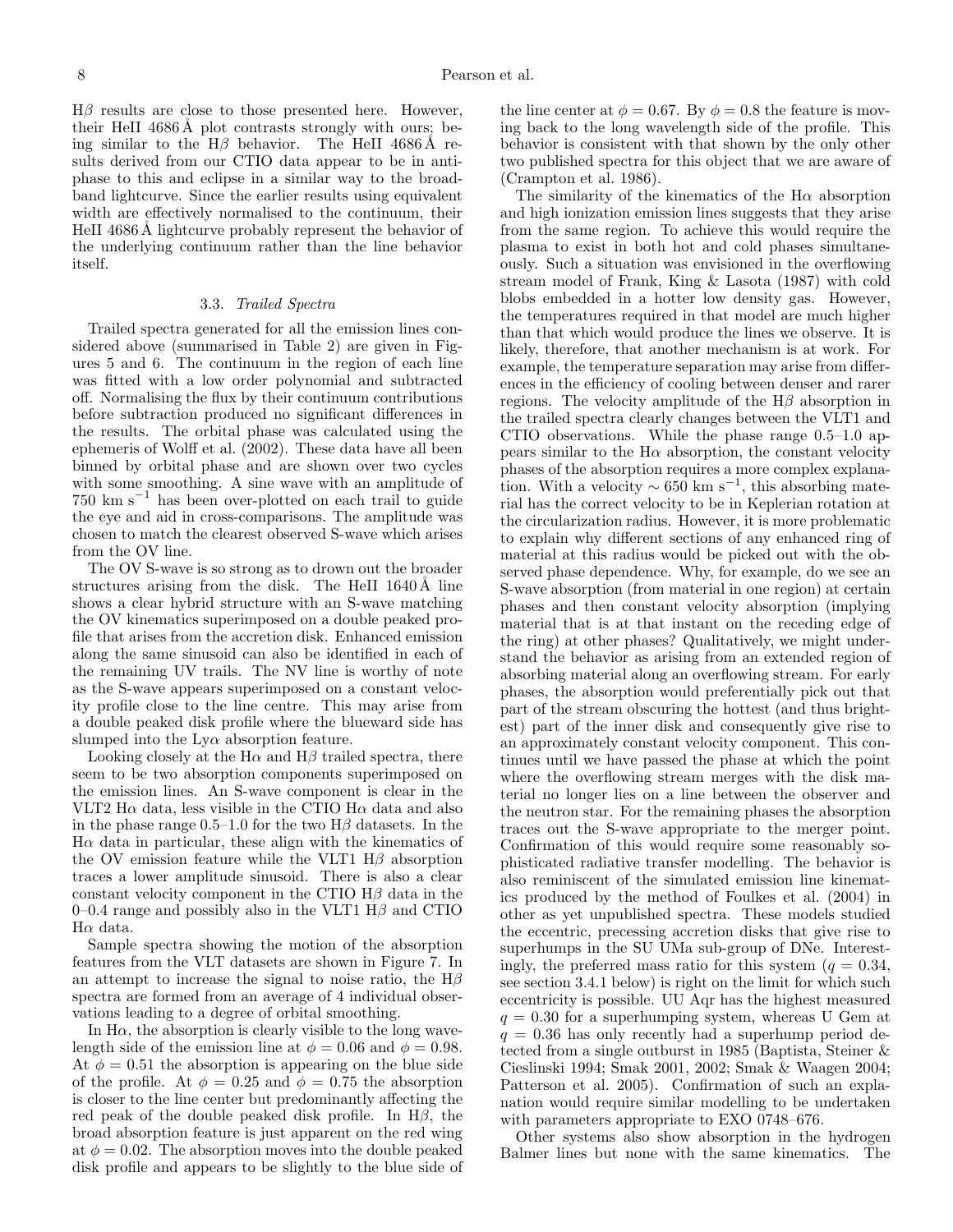

FIG. 5.— Trailed spectra of all of the considered optical emission lines. Each panel has a wavelength scale chosen to give a velocity range  $\pm 3000 \text{ km s}^{-1} (\frac{\Delta\Delta}{\lambda_0} = \pm 0.01)$  and a sine wave of semi-amplitude 750 km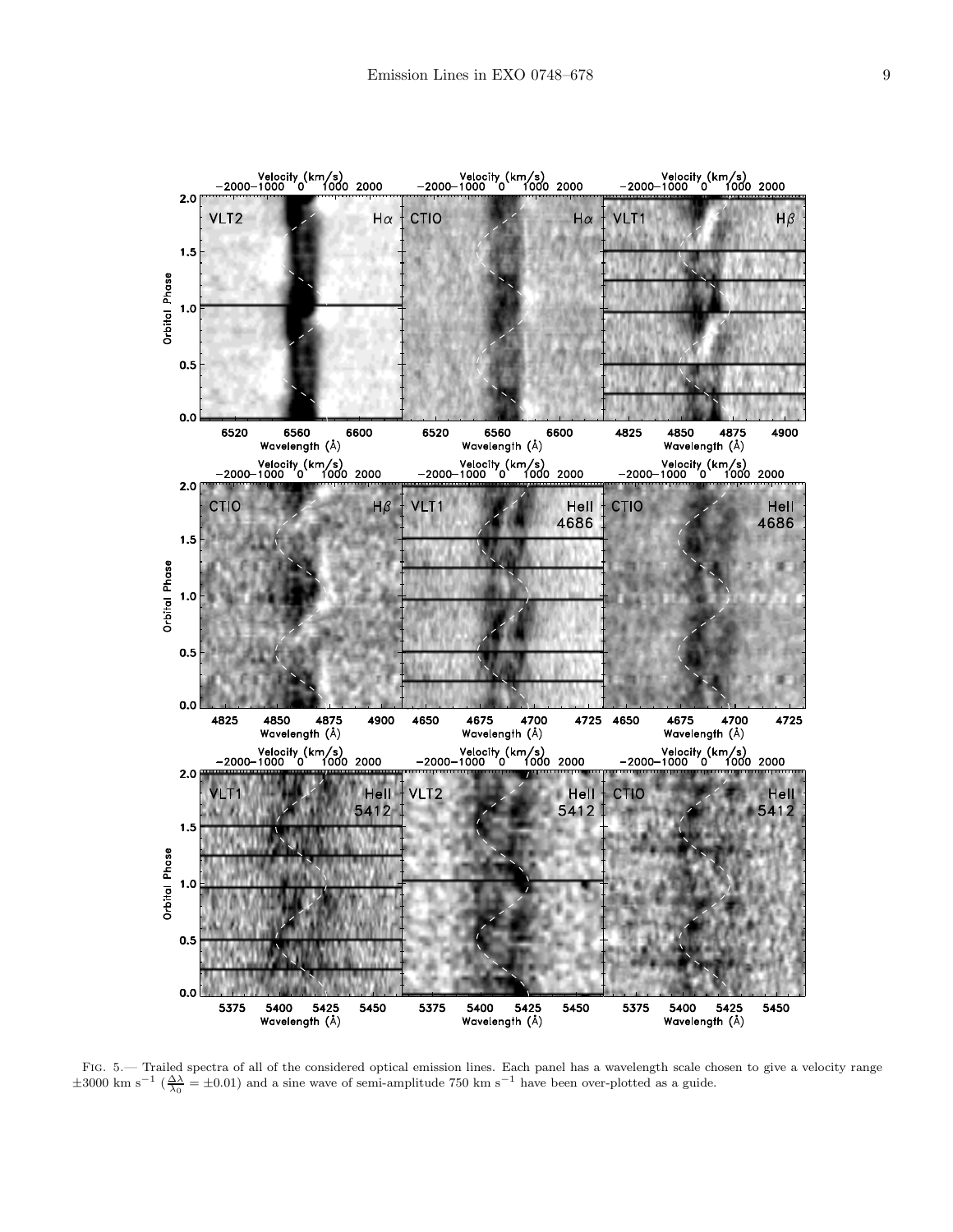

FIG. 6.— Trailed spectra of the considered ultraviolet emission lines. The wavelength scales have again been chosen to give a velocity range  $\pm 3000 \text{ km s}^{-1} (\frac{\Delta\Delta}{\lambda_0} = \pm 0.01)$  and a sine wave of semi-amplitude 750 km



Fig. 7.— Hα and Hβ spectra taken from the VLT datasets. Each spectrum has been normalised to unit continuum and offset in multiples of 0.5.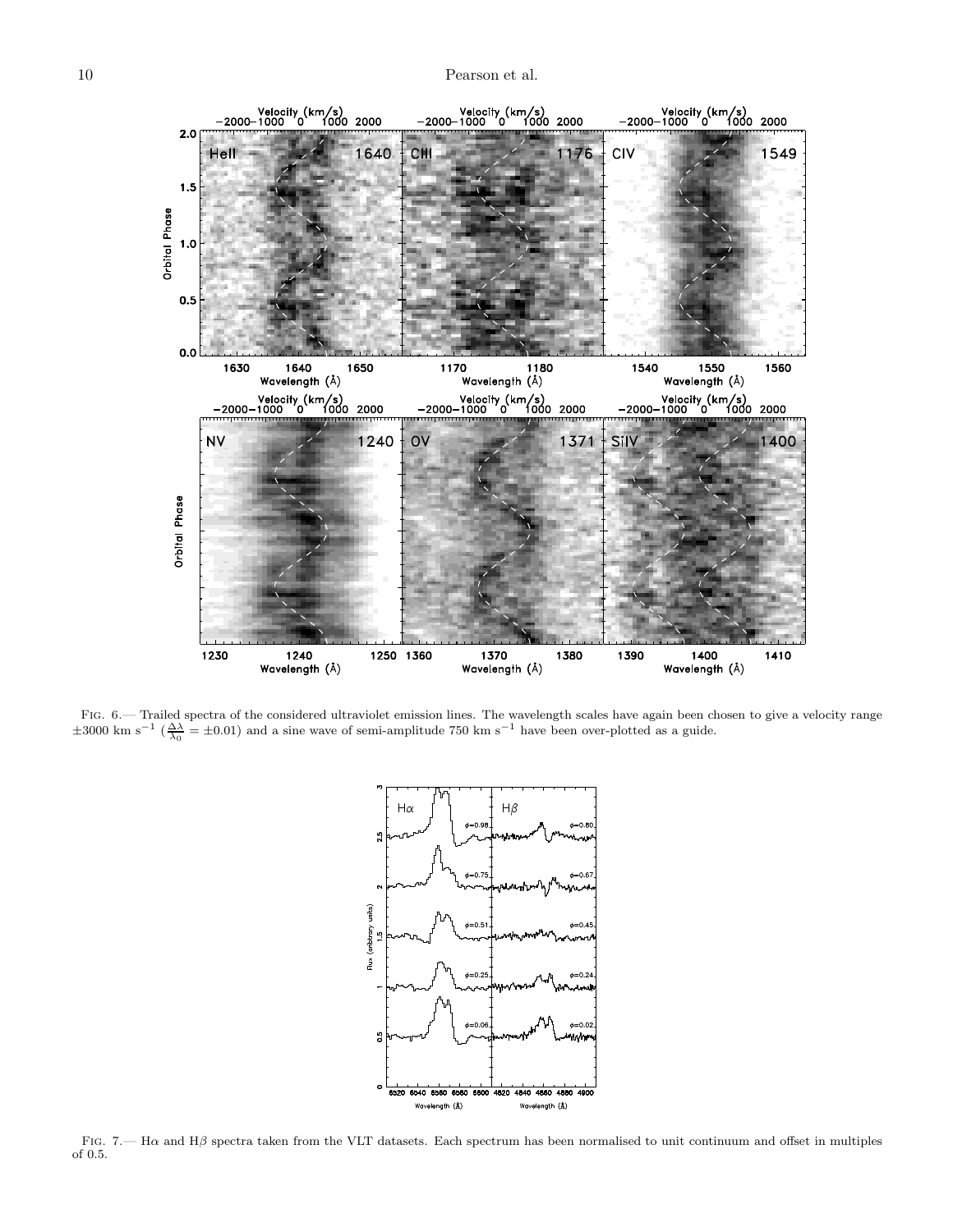SW Sex systems are CVs which show the transient absorption during the approximate phase range 0.4–0.6 (Szkody & Pich´e 1990; Thorestensen et al. 1991; Warner 1995). Similarly, H $\alpha$  in the soft X-ray transient XTE J2123-058 shows transient absorption from 0.35–0.55. In both cases the absorption is generally interpreted as arising from stream material overflowing the disk (Warner 1995; Hynes et al. 2001). A contrasting LMXB system is 2A 1822-371 which shows broad absorption lines dominating and moving across the Balmer profiles in the approximate range  $\phi = 0.5{\text -}1.0$ . Again, this is interpreted as arising from absorption by material in a vertically extended region resulting from a splash of material deflected around the hot spot (Casares et al. 2003).

Harlaftis, Charles & Horne (1997) measured a very weak FeII 6516Å absorption feature in 2A 1822-371 at orbital phase 0.75. They ascribed this to the same "iron curtain" feature that was observed in OY Car by Horne et al. (1994). These earlier observations were taken in the ultraviolet using HST and showed a "forest of blended FeII features" that was interpreted as being due to material with supersonic, yet sub-Keplerian, velocity in the outer disk. Close examination of our optical and UV spectra show no convincing evidence for the presence of either feature in this system.

## 3.4. Doppler Tomograms

We have used the unsmoothed trailed spectra to generate Doppler tomograms using the maximum entropy technique of Marsh & Horne (1988). The tomograms formed from the optical observations are shown in Figure 8 and those from the HST observations in Figure 9. Markings on the plots were generated using  $q = 0.34$ ,  $M_1 = 1.35 M_{\odot}$ and  $i = 75.5^{\circ}$  (Model 3 of Paper I). The velocities of the centers of mass of the system and of the two stars are marked with crosses. The Roche lobe of the secondary and the Keplerian velocities at the expected edge of the disk and at the circularization radius are also plotted. Two trails are also indicated in the figure. The solid line shows the expected ballistic trajectory of material leaving the L1 point. The dot-dashed line shows the Keplerian velocity at each point that the ballistic stream would pass through.

The H $\alpha$  and H $\beta$  lines show consistent behavior between both the CTIO and VLT datasets with emission confined to lower velocities than we would expect for any disk material. Both lines, however, suffer from the effects of the absorption feature that mean we must treat the derived tomograms with caution. Absorption violates an assumption in the reconstructive technique: that the observed flux is positive.

The HeII 4686A is similar in both VLT and CTIO datasets with emission close to the ballistic stream, although the CTIO tomogram has it in a position also consistent with the edge of the disk. The HeII  $5412\text{\AA}$  tomograms are all rather noisy reflecting the weakness of the line and difficulty in effecting an accurate continuum subtraction. Although they all show scattered knots of emission about the disk, the lack of reproducibility strongly suggests that these are noise artifacts. Each of them, however, does show emission at some point along the ballistic stream.

The HeII 1640Å line produces good results despite be-

ing far from the strongest line. The emission is spread out in a ring consistent with emission from a disk. Emission appears to extend along the stream in a similar way to the optical He line maps. Here, however, this emission region is significantly extended around the rim of the disk.

All of the ultraviolet maps from the HST dataset also show a ring of emission consistent with a disk. A possible exception is OV 1371 Å which appears to lack emission in the orbital phase range  $\phi = 0.1{\text -}0.5$ . This may just be a relative deficit compared to the strong emission region. The NV  $1240 \text{\AA}$  line suffers from the interference of the  $Ly\alpha$  adjacent absorption which is difficult to remove with great confidence. The more isolated CIV 1549 Å would seem a better bet for a good result but, unfortunately, the line consists of two components separated by the equivalent  $\sim$  500 km s<sup>-1</sup>. Convolved with the double peaked disk profile this leaves a difficult dataset to disentangle and gives rise to the filling in of emission at low velocity. The CIII 1176 Å, OV 1371 Å and SiIV 1394,1403 Å lines are all weaker, with the latter also sharing the complication of being a doublet. While the reconstruction routine does allow such doublet lines to be specified with their relative strengths there is inevitably a loss of information in such an entangled case.

The high points of emission in the CIII 1176 Å map all occur along the projected ballistic stream deep into the disk. The line is extremely weak and so potentially unreliable, however.

The high excitation line SiIV 1400 Å, CIV 1549 Å, NV 1240 Å and OV 1371 Å tomograms all show emission in the phase range  $\phi \sim 0.65{\text -}0.75$ . The latter two lines, with higher, but almost equal, ionization potentials, appear to come from further into the disk. None of this emission lies along the continuation of the ballistic stream or the Keplerian velocity corresponding to the stream position as envisioned by the overflowing stream model. However, it is consistent with the region downstream of the hot spot impact and/or the early part of a stream overflow.

The SiIV 1400 Å tomogram is similar to that from HeII 1640 Å. Strong emission sites are scattered around the disk rim although no emission appears along the stream.

Given the velocity resolution of the data, it is difficult to say with certainty whether the strong emission sites in the tomograms occur at velocities significantly different from that expected at the disk rim. The most reliable maps in this regard would be those from the first VLT dataset for HeII  $5412 \text{\AA}$  and HeII  $4686 \text{\AA}$ . In these maps, there is emission in the stream region. The former also shows emissions sites close to the circularization velocity. These maps, along with that for CIII  $1176 \text{\AA}$ , all hint that the stream may be overflowing the disk.

We might, alternatively, attempt to explain the velocity of the emission being in an area we would associate with disk material in terms of a thick rim model. If the disk were puffed up by X-ray irradiation, it would be natural to expect high ionization lines to appear near the rim. However, contemporaneous X-ray observations in Paper III show dips at a wide range of phases. Indeed, similar to the results of Bonnet-Bidaud et al. (2001), only the ranges  $\phi = 0.2{\text -}0.3$  and  $\phi = 0.45{\text -}0.55$  show a *lack* of dipping activity. Given azimuthal disk symmetry (or some close approximation) why would one particular phase be sin-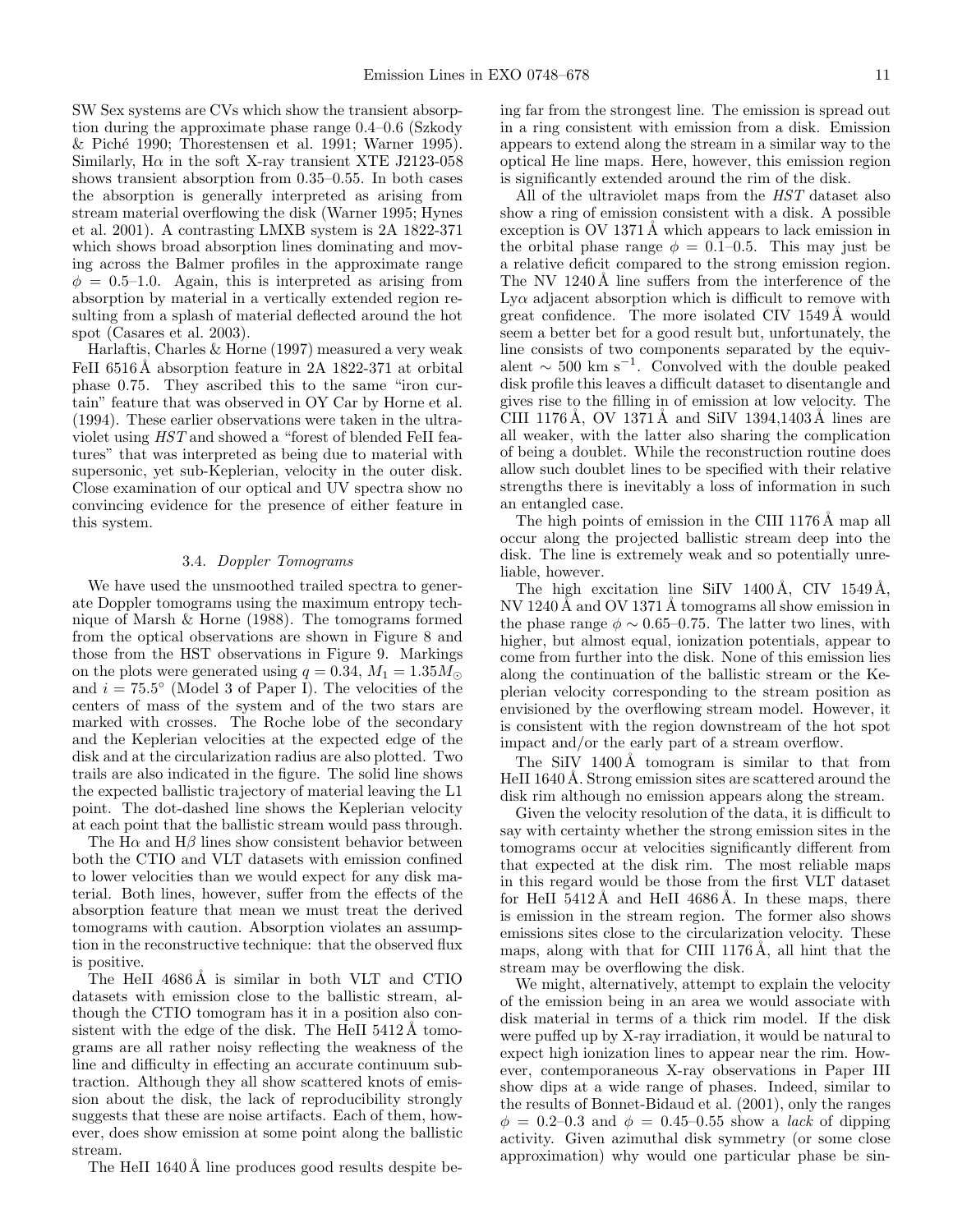

Fig. 8.— Tomograms formed from the CTIO and VLT data. The expected track of material leaving the L1 point and travelling balistically is marked by a solid line. The Keplerian velocity at each point along that track is plotted as a dot-dashed line. The secondary's Roche lobe, the velocity of the primary and the Keplerian velocities at the expected position of the edge of the disk and at the circularization radius are also plotted. The circle in the bottom right of each panel has a diameter equal to the velocity resolution of the data.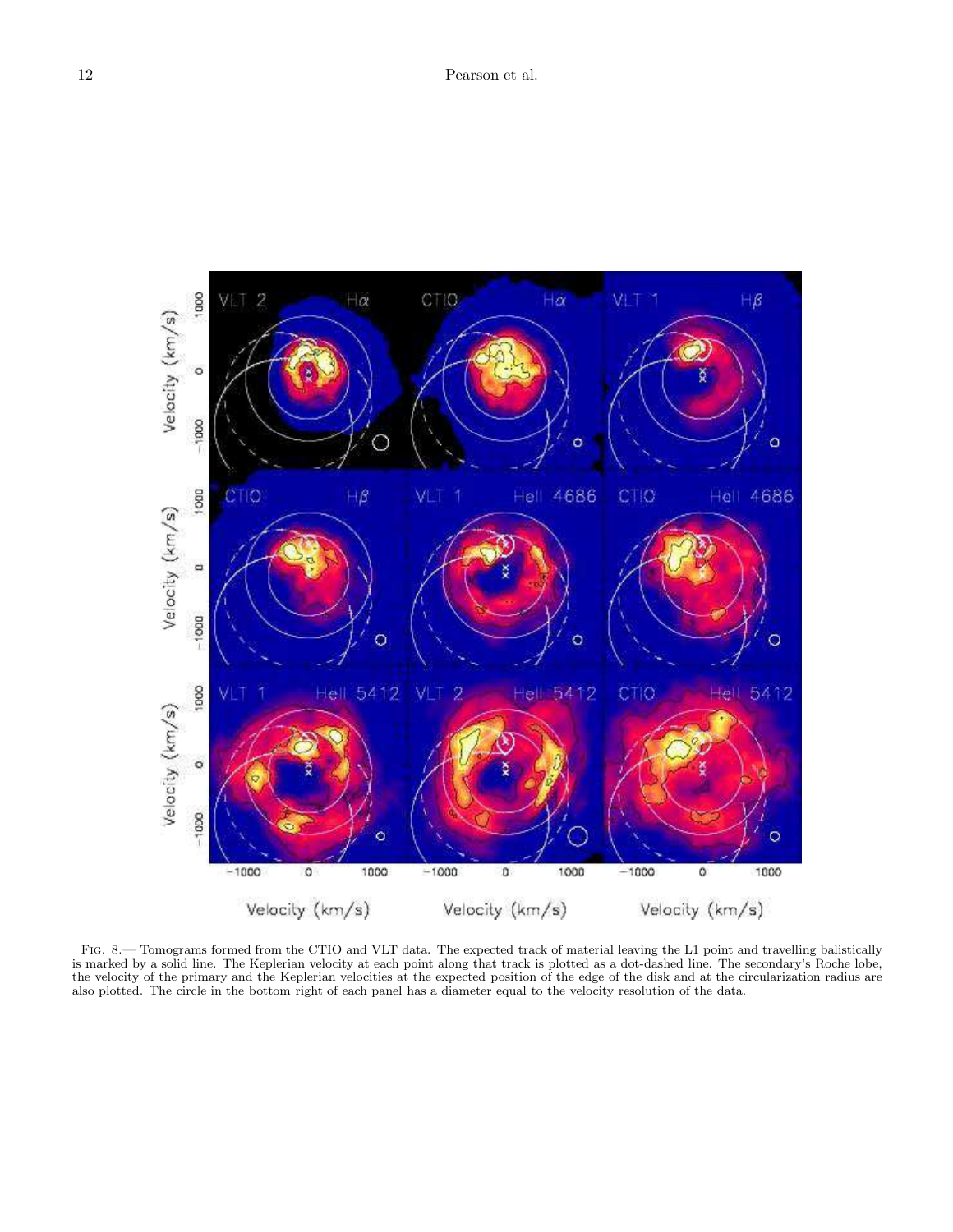

FIG. 9.— Tomograms formed from the HST data. Again a circle has been plotted in each panel with a diameter equal to the velocity resolution of the data.

gled out for emission? In the overflowing stream model, this can be attributed to the different physical conditions that exist along the stream and in each region of the disk with which it interacts with increasing ionization as the central star is approached.

## 3.4.1. Constraining the Mass-ratio q

We can compare the same Doppler tomograms with tracks generated using different choices for the  $q,i$  pairs allowed by the observed eclipses. This is useful as it is often possible to constrain further the acceptable range of  $q$  $($ and hence  $i)$  to those consistent with identifiable features, in particular the stream. We would expect the stream emission to arise at velocities between the balistic and Keplerian value along the stream trajectory. The tomogram formed from the VLT1 observations of the HeII  $4686\,\text{\AA}$ line are shown in Figure 10 with markings generated for a selection of  $M_2$  values. For  $M_1 = 1.35 M_{\odot}$ , these appear to favour values of  $M_2$  at the high end of the range considered in Paper I and the observations are most compatible with the assumption of a main sequence secondary  $(M_2 = 0.46 M_{\odot}, i = 75.5^{\circ}, \text{ Model } 3).$  Özel (2006) recently proposed a lower limit  $M_1 > 2.1 M_{\odot}$ . However, in that case the Model 3 ballistic trajectory barely passes through the strong emission region. To achieve the same degree of agreement as for  $M_1 = 1.35 M_{\odot}$ , we would require  $M_2 \approx 0.84 M_{\odot}$  (plotted as Model 4), approximately 80% more massive than a main sequence companion. Schenker & King (2002) showed how an overmassive secondary can arise as the result of mass transfer stripping away the secondary's envelope to reveal a helium rich core. However, the example they give only has a maximum mass excess of around 40% and then only for  $M_2 < 0.1 M_{\odot}$ , significantly smaller in both parameters than we would require. These difficulties led us to retain the assumption of a main sequence secondary with  $1.35M_{\odot}$  primary as the choice for the markings in Figures 8 and 9 above.

#### 4. conclusions

Stepping back from the details, we can attempt to identify the common features present in the dataset, focusing on the highest quality lines. Beginning with the tomograms, these appear to show two components across several lines. Firstly a ring of emission is present that can likely be associated with the accretion disk (or a coronal layer above it). Secondly, excess emission is usually present on the left hand side of the tomogram. In HeII  $4686 \text{\AA}$ , this is in the upper left quadrant and consistent with the accretion stream and/or impact point, with the implied disk radius consistent with tidal truncation. In the higher ionization resonance lines, most obviously OV and NV, this is preferentially lower in the tomogram, below the ballistic stream. This suggests emission from material carried downstream in the disk from the initial streamimpact. HeII  $1640 \text{\AA}$  appears as a hybrid of the two extremes. The velocities of the high excitation lines are lower than expected from a purely ballistic stream overflow, but appear higher than expected from material at the disk rim; they are intermediate between Keplerian velocities at the disk rim and the circularization radius, suggesting that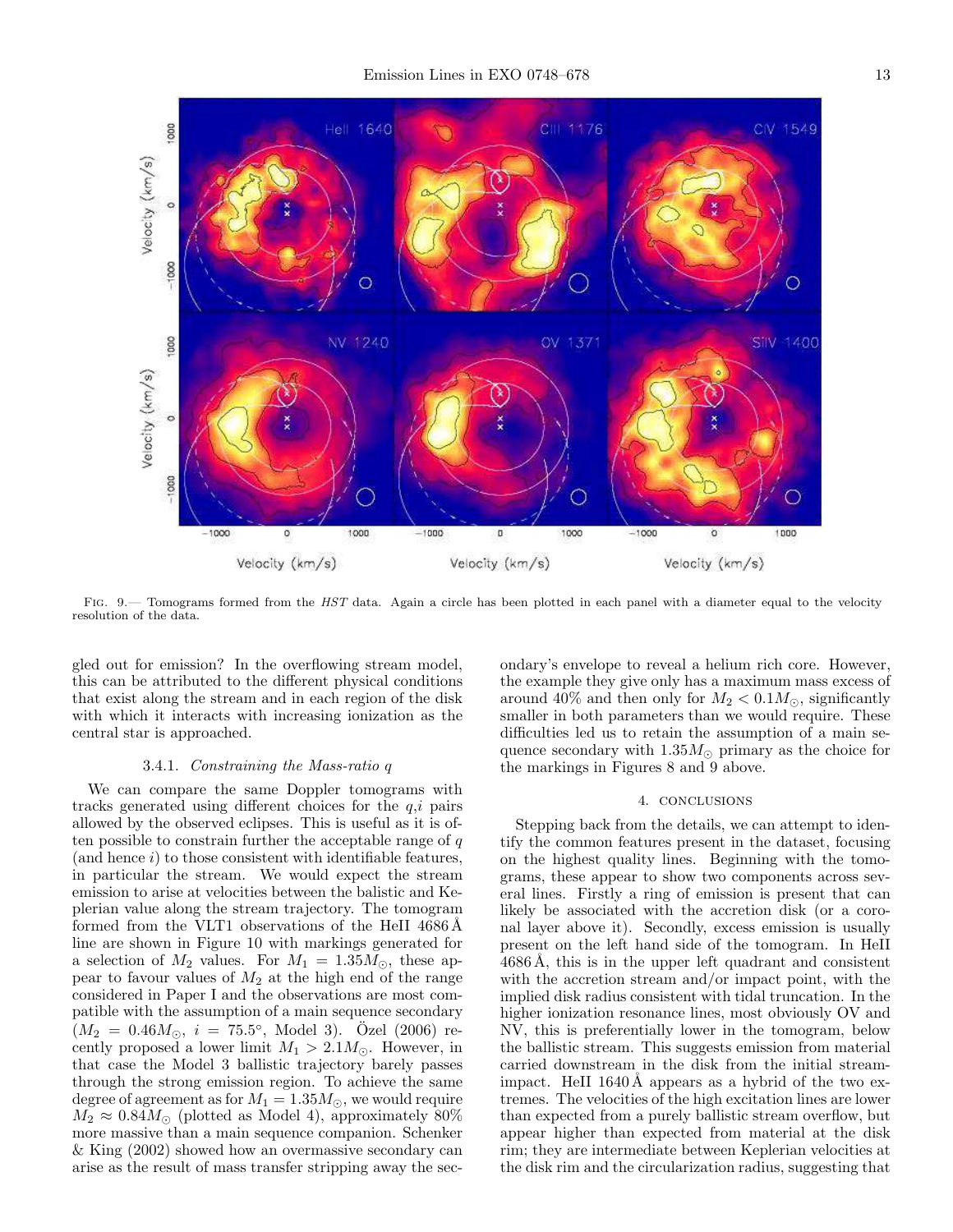

FIG. 10.— Doppler tomogram of the VLT1 observation of the HeII 4686 Å line. Markings are calculated for the different values of q and i appropriate to the three models considered in Hynes et al. (2006a):  $M_2 = 0.11 M_{\odot}$  (Model 1);  $M_2 = 0.27 M_{\odot}$  (Model 2) and  $M_2 = 0.46 M_{\odot}$ (Model 3). The left-hand panel assumes  $M_1 = 1.35M_{\odot}$  and the right-hand panel  $M_1 = 2.1M_{\odot}$ . The latter also has markings for a new Model 4, calculated for  $M_2 = 0.84 M_{\odot}$ .